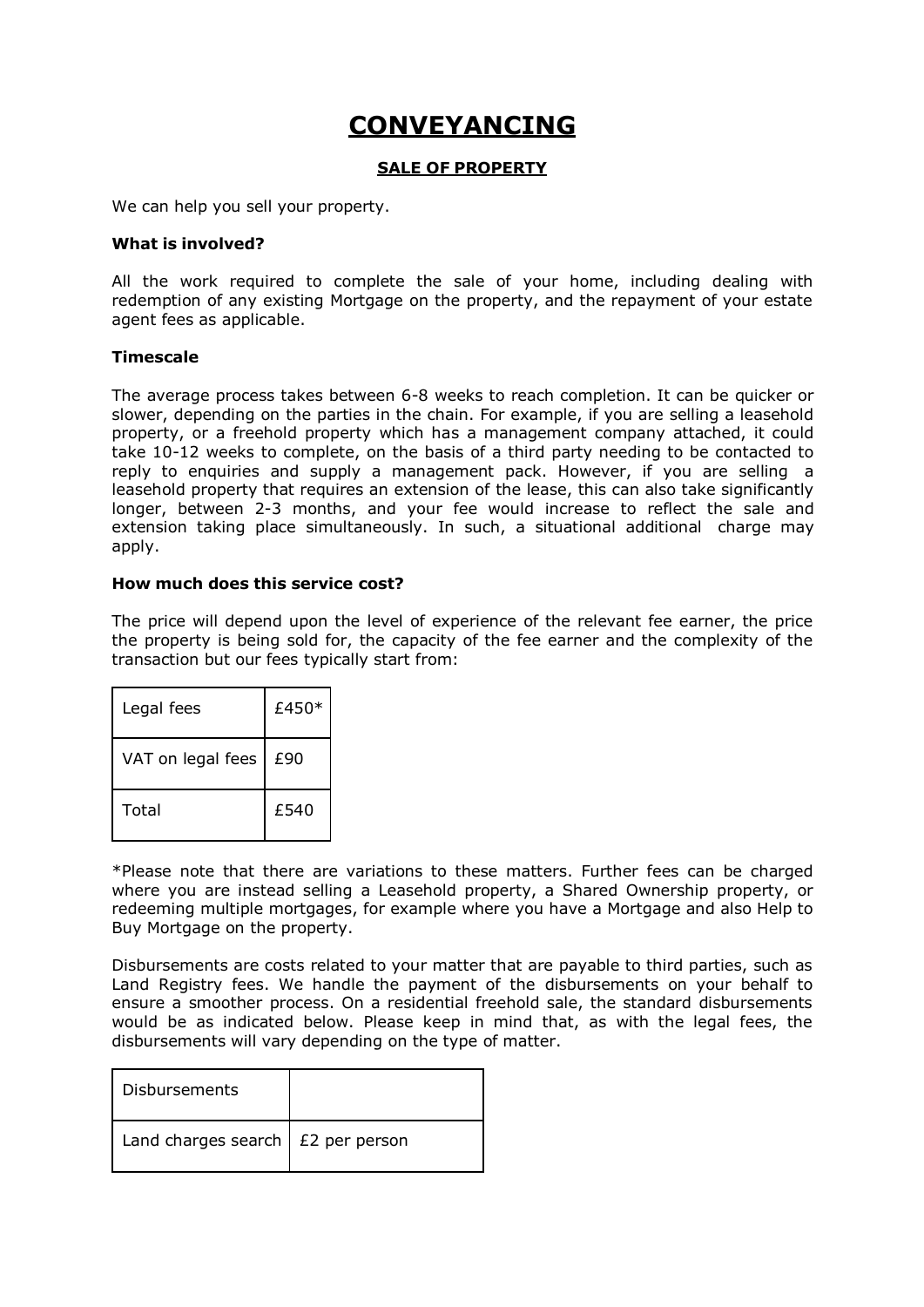|                   | Electronic ID check $\Big $ £5 + VAT per person |
|-------------------|-------------------------------------------------|
| Bank transfer fee | £35 + Vat per transfer                          |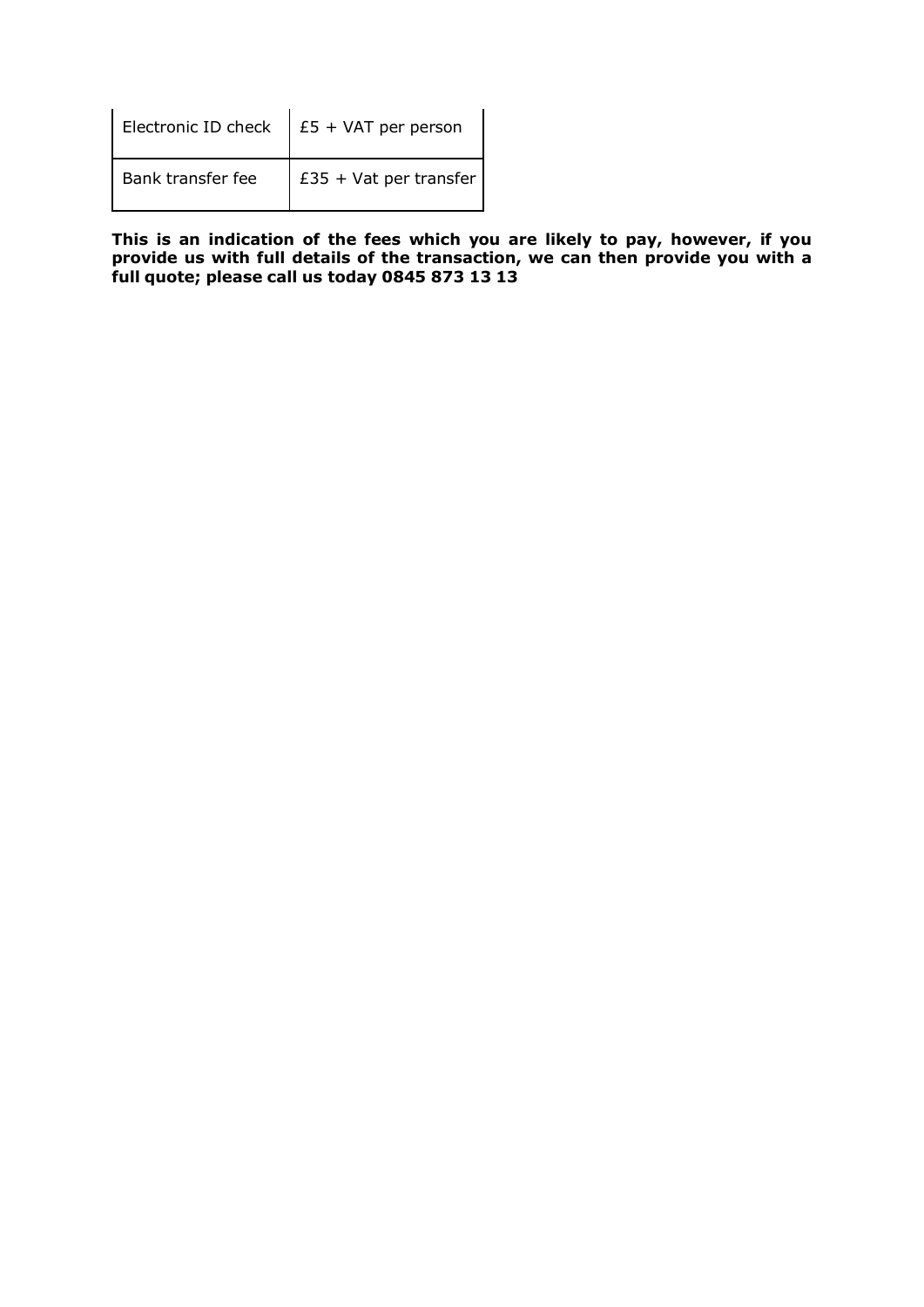#### **PURCHASE OF PROPERTY**

We can help you purchase a property.

#### **What is involved?**

All of the work required to complete the purchase of your new home, including dealing with registration at the Land Registry and dealing with the payment of Stamp Duty Land Tax (Stamp Duty) if the property is in England, or Land Transaction Tax (Land Tax) if the property you wish to buy is in Wales.

#### **Timescale**

The average process takes between 6-8 weeks to reach completion. It can be quicker or slower, depending on the parties in the chain. For example, if you are a first time buyer, purchasing a new build property with a mortgage in principle, it could take 10-12 weeks to complete, on the basis of the property being built. However, if you are buying a leasehold property that requires an extension of the lease, this can also take significantly longer, between 2-3 months. In such, a situational additional charge may apply.

#### **How much does this service cost?**

The price will depend upon the level of experience of the relevant fee earner, the price the property is being purchased for, the capacity of the fee earner and the complexity of the transaction but our fees typically start from:

| Legal fees         | £550* |
|--------------------|-------|
| <b>SDLT</b> return | £75   |
| VAT on legal fees  | £125  |
| Total              | £750  |

\*Please note that there are variations to these matters. Further fees can be charged where you are instead purchasing a Leasehold property, a Right to Buy Property, New Build Property, or with the aid of a Mortgage, Help to Buy Mortgage or Help to Buy ISA.

Disbursements are costs related to your matter that are payable to third parties, such as Land Registry fees. We handle the payment of the disbursements on your behalf to ensure a smoother process. This normally is part of the monies we ask for on deposit so that we can begin required searches. On a residential freehold purchase, the standard disbursements would be as indicated below. Please keep in mind that, as with the legal fees, the disbursements will vary depending on the type of matter.

Land Tax / Stamp Duty depend on the purchase price of your property. You can calculate the amount you will need to pay by using [HMRC's website o](https://www.tax.service.gov.uk/calculate-stamp-duty-land-tax/%23/intro)r if the property is located in Wales [by using the Welsh Revenue](https://beta.gov.wales/land-transaction-tax-calculator) Authority's website. This will also vary depending on whether you are a First Time Buyer, or purchasing a second property and not replacing your first, in which case different fees will apply.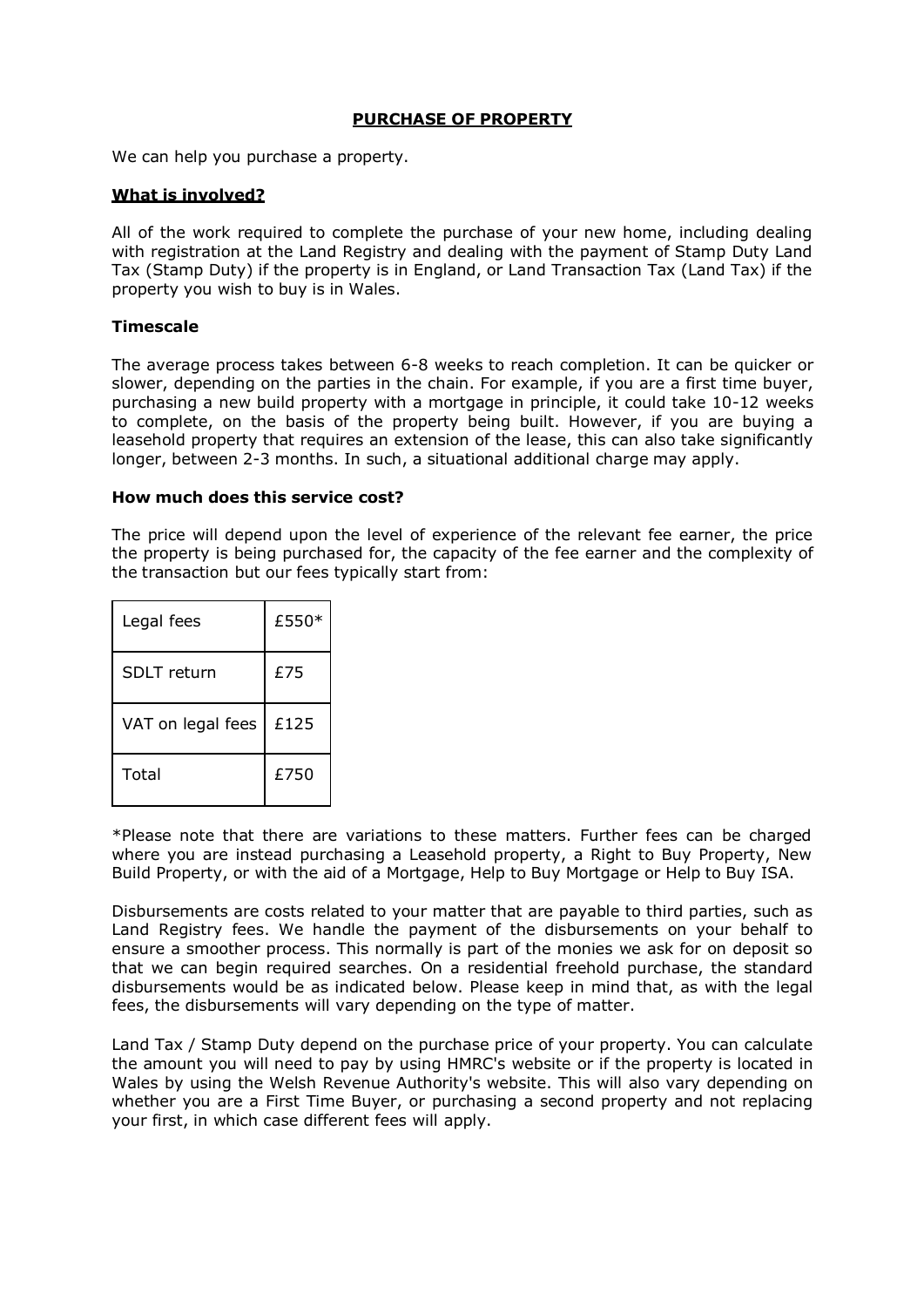| Disbursements       |                          |
|---------------------|--------------------------|
| Land charges search | £2 per person            |
| Electronic ID check | $£5 + VAT$ per person    |
| Bank transfer fee   | $£35 + Vat$ per transfer |
| Land Tax            | Based on property value  |
| Stamp duty          | Based on property value  |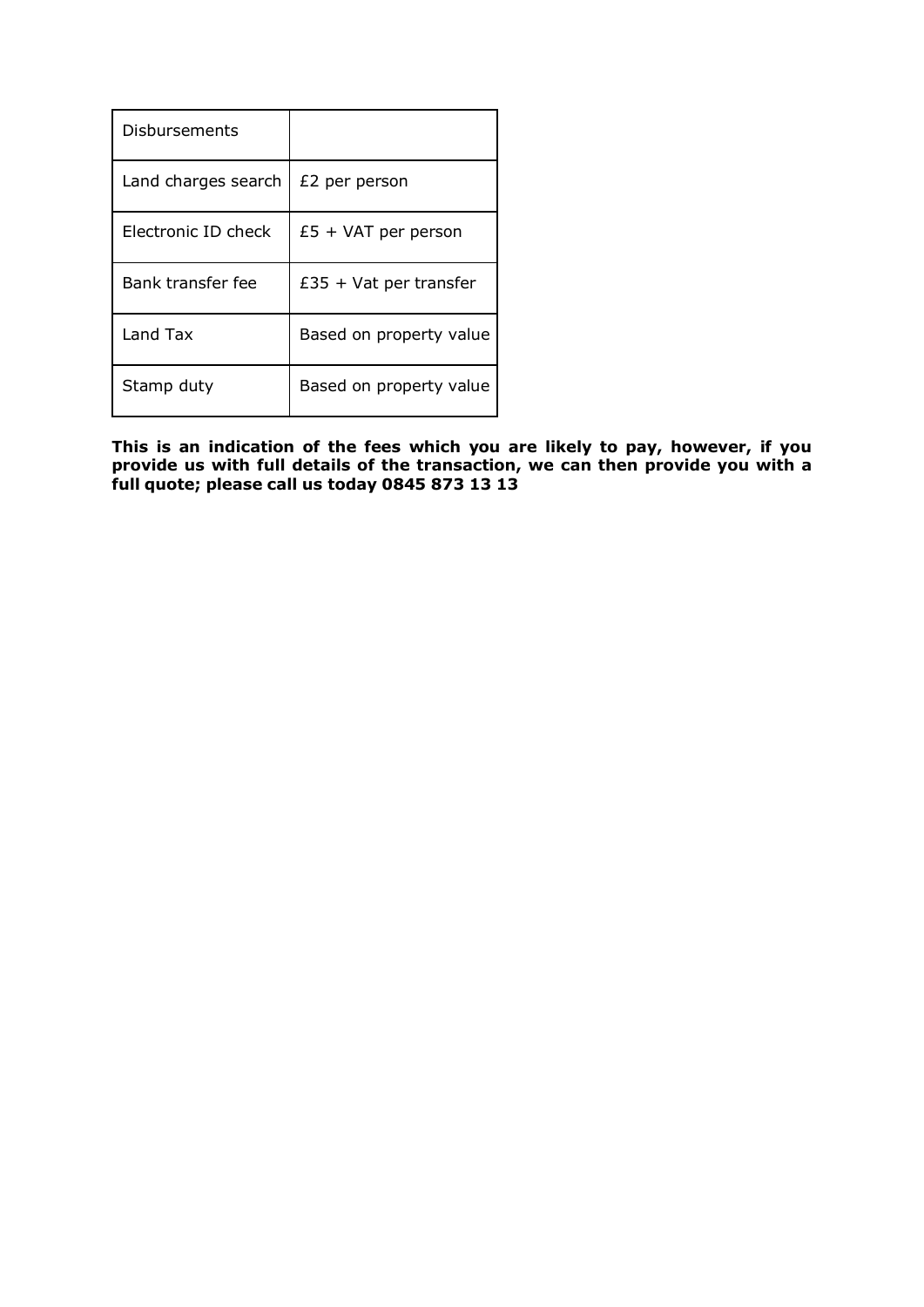#### **RE-MORTGAGE**

We can help you re-mortgage your property.

#### **What is involved?**

All of the work required to complete the re-mortgage of your property, including dealing with registration at the Land Registry and dealing with redemption of any existing Mortgage on the property.

#### **Timescale**

The average process takes between 3-6 weeks to reach completion. It can be quicker or slower, depending on the parties in the chain. For example, if this would be a first mortgage, with no charge to redeem, the matter will progress as soon as the mortgage offer is received and the Lenders conditions complied with. If there is a Help to Buy mortgage to redeem, the matter will rely upon the response times of Help to Buy, who will require you to liaise directly with them to issue a redemption statement.

#### **How much does this service cost?**

The price will depend upon the level of experience of the relevant fee earner, the value of the property, the capacity of the fee earner and the complexity of the transaction but our fees typically start from:

| Legal fees        | £450 $*$ |
|-------------------|----------|
| VAT on legal fees | £90      |
| Total             | £540     |

\*Please note that there are variations to these matters. Further fees can be charged where you are instead re-mortgaging a Leasehold property, or redeeming multiple mortgages, for example where you have a Mortgage and also Help to Buy Mortgage on the property.

Disbursements are costs related to your matter that are payable to third parties, such as Land Registry fees. We handle the payment of the disbursements on your behalf to ensure a smoother process. This normally is part of the monies we ask for on deposit so that we can begin required searches. Please keep in mind that, as with the legal fees, the disbursements will vary depending on the type of matter.

On the basis that you own the property, the lender will often allow for you to progress the matter without obtaining new Local Authority and Drainage Searches for the property. In this case, a No Search Insurance can be obtained to protect the Lender, which they will require to be obtained at your expense. There will be instances, however, where an up-to-date record of the property will be insisted upon by the Lender, and we can advise when these situation arises.

| Disbursements |  |
|---------------|--|
|               |  |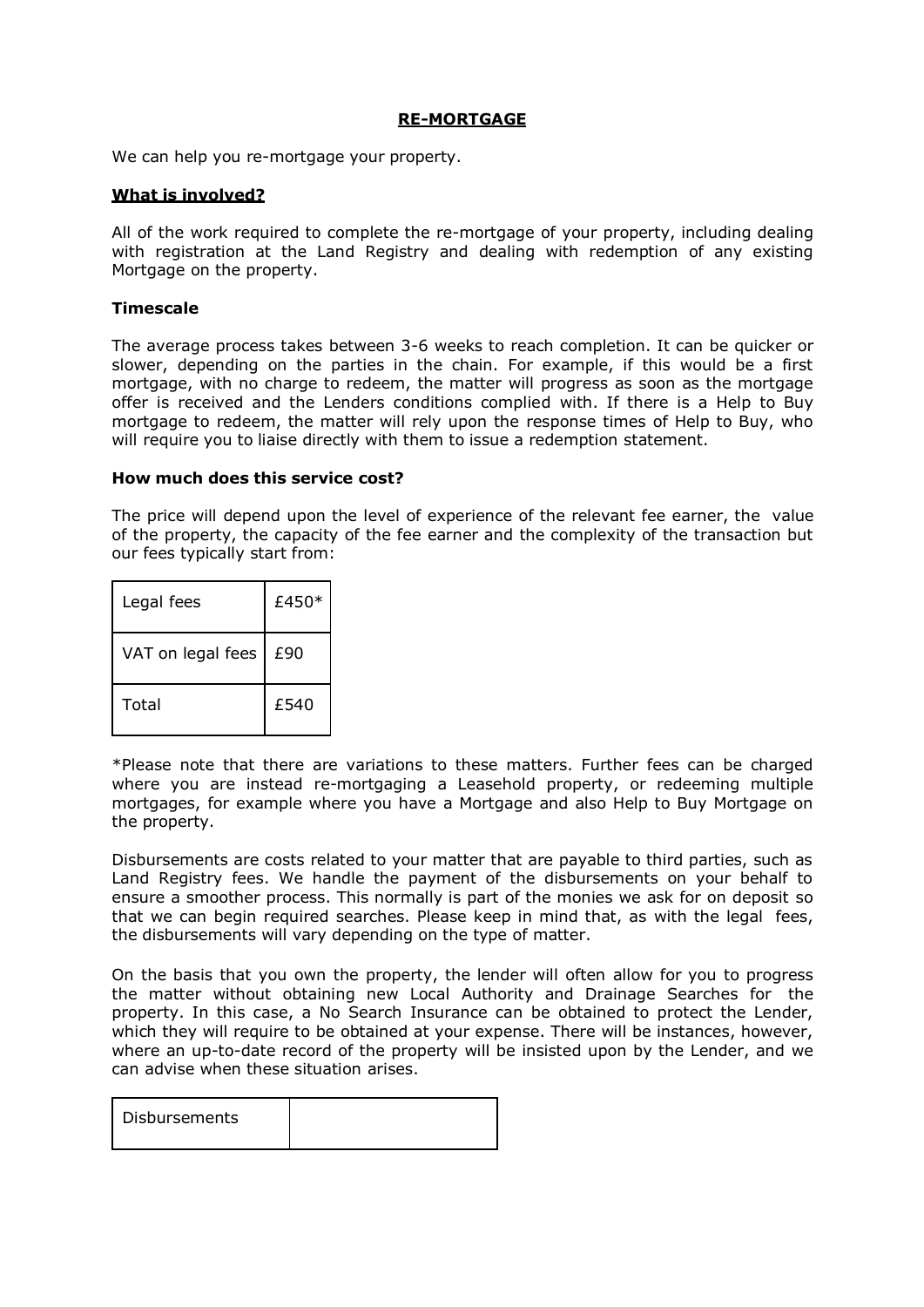| Land charges search | £2 per person            |
|---------------------|--------------------------|
| Electronic ID check | $£5 + VAT$ per person    |
| Bank transfer fee   | $£35 + Vat$ per transfer |
| Land Tax            | Based on property value  |
| Search insurance    | Based on property value  |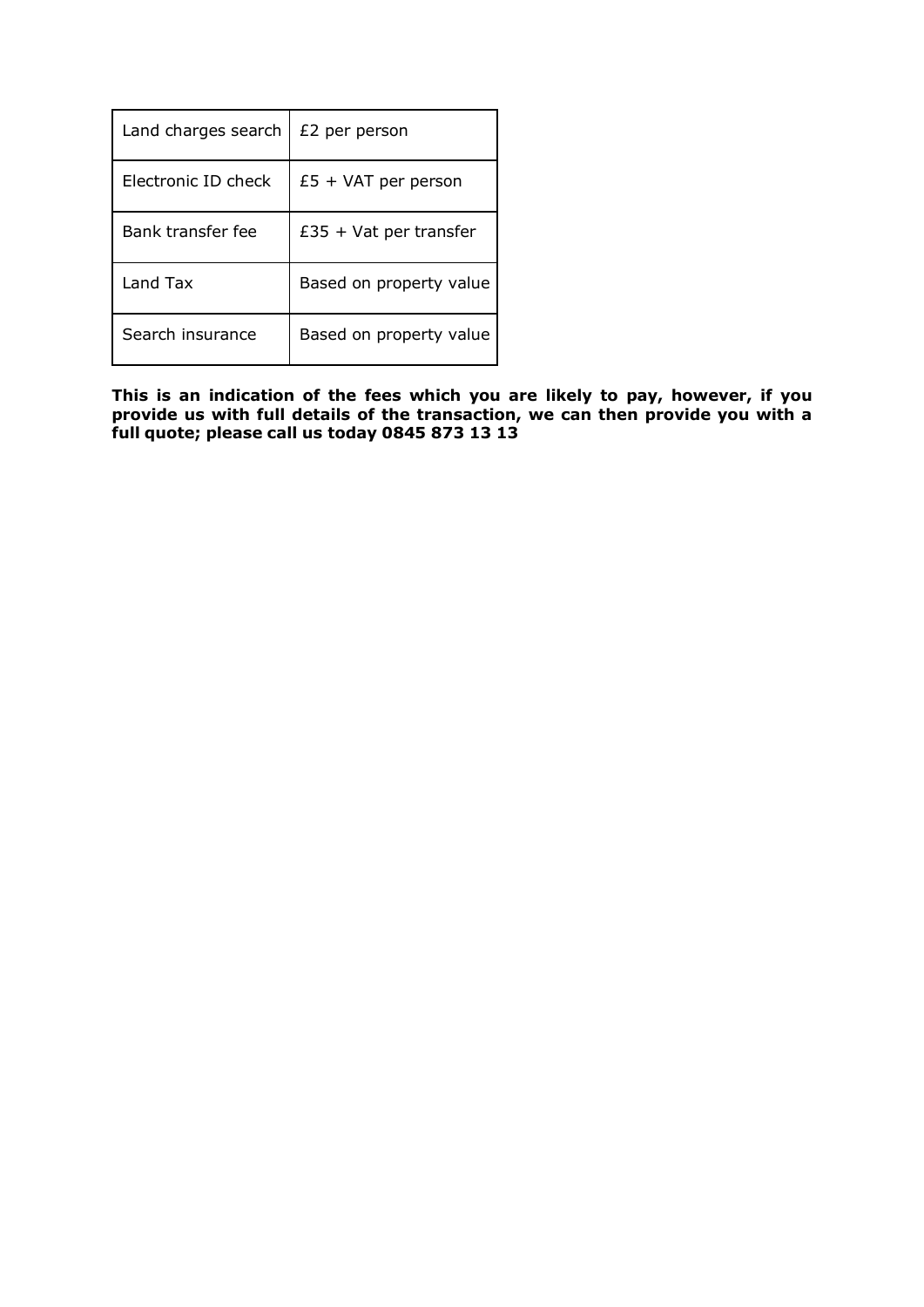# **Transfer of equity**

We can help you transfer your property to another.

#### **What is involved?**

All of the work required to complete the transfer of equity in your home, including liaising with any Mortgage lender as to their requirements, dealing with registration at the Land Registry and dealing with the payment of Stamp Duty Land Tax (Stamp Duty) if the property is in England, or Land Transaction Tax (Land Tax) if the property you wish to buy is in Wales, as applicable.

#### **Timescale**

The average process takes between 3-6 weeks to reach completion. It can be quicker or slower, depending on the title itself and the responsiveness of all parties. For example, if the property you are transferring is Leasehold, the Landlords consent and transfer procedures, including their notice requirements, would need to be resolved. However, if you are due to place a mortgage on the property as well, a further report will need to be done to them about the pending transfer of title, be it adding a party on, or removing a party from the title.

#### **How much does this service cost?**

The price will depend upon the level of experience of the relevant fee earner, the value of the property, the capacity of the fee earner and the complexity of the transaction. Similarly, we would need to take into account whether parties are being added to the title, removed from the title, or a combination of the two circumstances but our fees typically start from:

| Legal fees        | £300* |
|-------------------|-------|
| VAT on legal fees | £60   |
| Total             | £360  |

\*Please note that there are variations to these matters. Further fees can be charged where you are instead transferring a Leasehold property, a Shared Ownership property, or we need to liaise on multiple Mortgages, for example where you have a Mortgage and also Help to Buy Mortgage on the property.

Disbursements are costs related to your matter that are payable to third parties, such as Land Registry fees. We handle the payment of the disbursements on your behalf to ensure a smoother process. This normally is part of the monies we ask for on deposit so that we can progress the matter. On a residential freehold transfer of equity, the standard disbursements would be as indicated below. Please keep in mind that, as with the legal fees, the disbursements will vary depending on the type of matter.

Stamp duty depends on the value of the shares being transferred in the matter. You can calculate the amount you will need to pay by using [HMRC's website o](https://www.tax.service.gov.uk/calculate-stamp-duty-land-tax/%23/intro)r if the property is located in Wales [by using the Welsh Revenue Authority's website.](https://beta.gov.wales/land-transaction-tax-calculator) This will also vary depending on whether you are removing a party from the title on the basis of a Court Order, or this is your second property, in which case different fees will apply.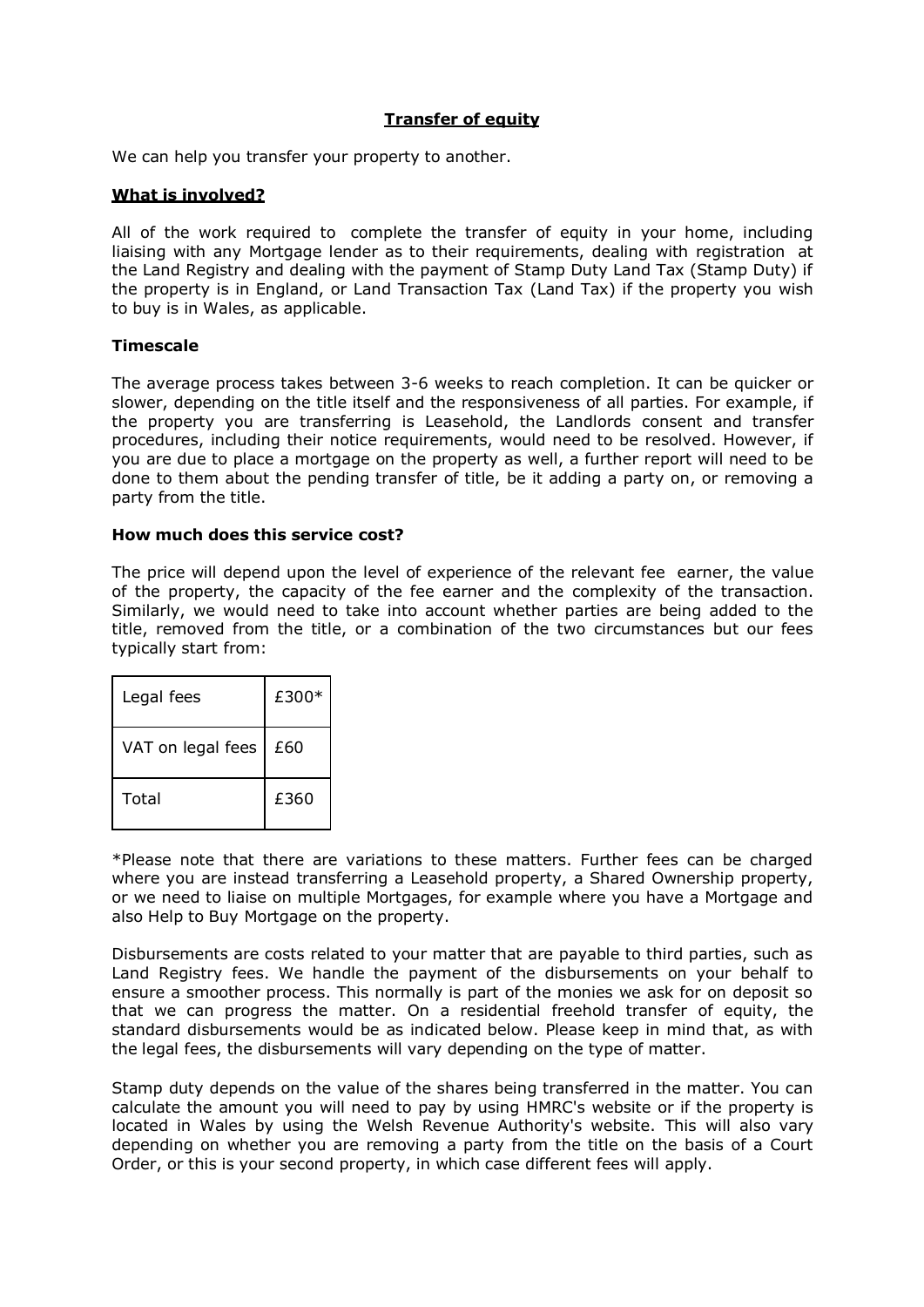| Disbursements       |                          |
|---------------------|--------------------------|
| Office copies       | £6                       |
| Land charges search | £2 per person            |
| Electronic ID check | $£5 + VAT$ per person    |
| Bank transfer fee   | $£35 + Vat$ per transfer |
| Land Tax            | Based on property value  |
| Stamp Duty          | Based on property value  |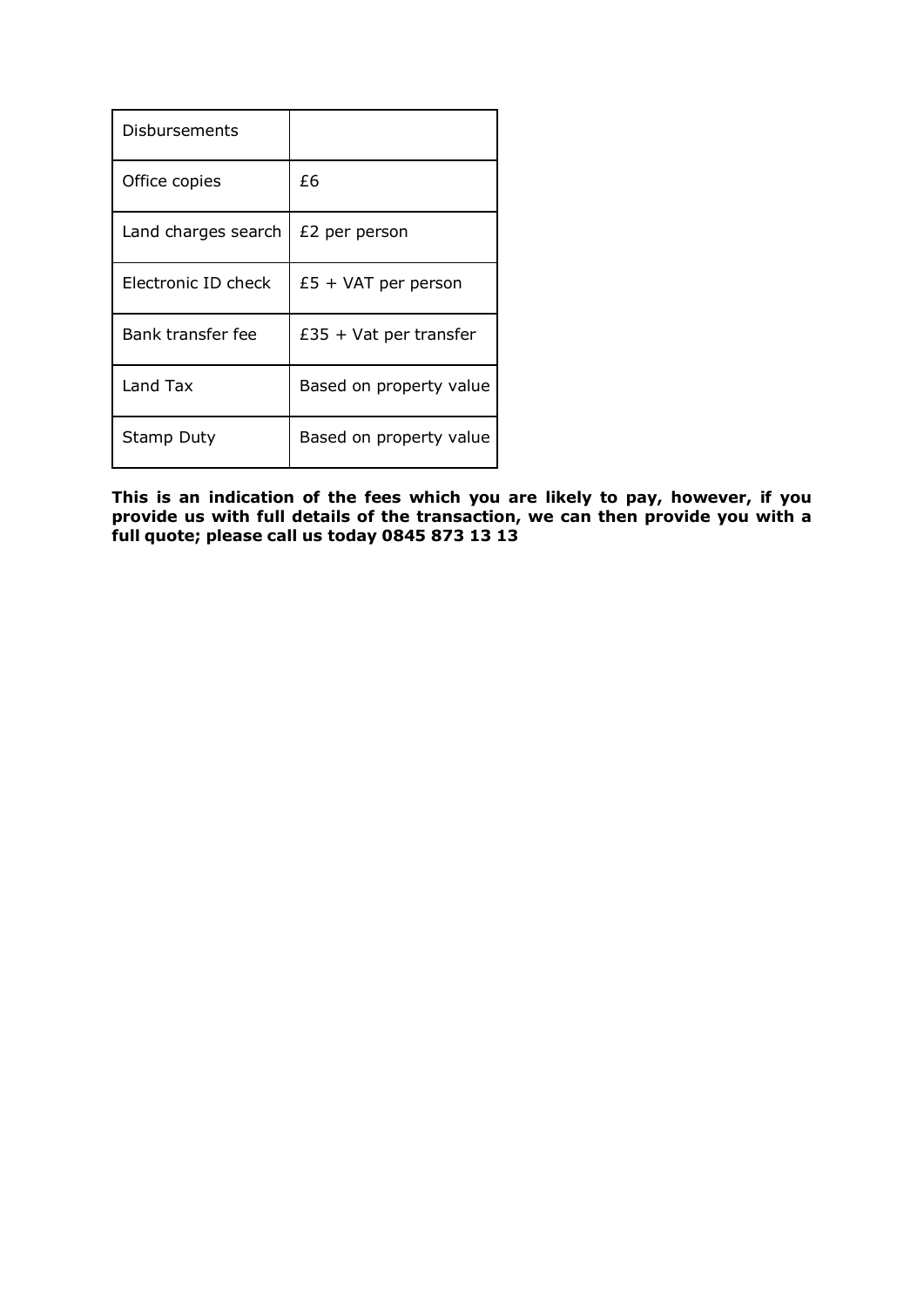# **IMMIGRATION**

#### **APPLICATIONS**

We can help you with your immigration application.

# **What is involved?**

All of the work required to complete the application:

- discussing your circumstances in detail and confirming whether this is the most appropriate application for you to make and what other options may be available to you
- Giving you advice about the requirements of the Immigration Rules and whether you meet the criteria
- if you do not fulfil certain criteria, whether this can be overcome and how, which on average takes 1 .5 hours\*
- considering the supporting evidence you have provided, which we anticipate will take 2-3 hour[s\\*](https://www.sra.org.uk/solicitors/guidance/ethics-guidance/price-transparency.page#note3)
- where necessary, helping you obtain further evidence (such as medical records and bank statements), including taking statements of any witnesses
- preparing your application and submitting it on your behalf, which we anticipate will take 3 hours
- Attendance at a Home Office interview: if the Home Office ask you to attend an interview, we will give you clear advice (and discuss the possibility of us attending with you) at the appropriate time. This could be between 5-6 hours of work and an additional fee will be payable
- Giving you advice about the outcome of the application and any further steps you need to take

\*the amount of hours depends on the number of documents, whether they need to be translated, whether anything is missing and how long it will take to obtain the missing documents.

# **Timescale**

The average time to submit your application to the Home Office is usually between 2-3 weeks providing we have all the information required, however, we cannot guarantee how long the Home Office will take to process your application. We shall aim to keep you updated as to the progress of your case at all times. In addition, the Home Office website provides guidance on the time scale the home office takes to reach a decision.

#### **How much does this service cost?**

The price will depend upon the type of application, the level of experience of the relevant fee earner, the capacity of the fee earner and complexity of the case but our fees typically start from:

Level 1 Application: Travel Documents Replacement Residence Permits (BRP, NTL)

| Legal fees | £800 |
|------------|------|
|            |      |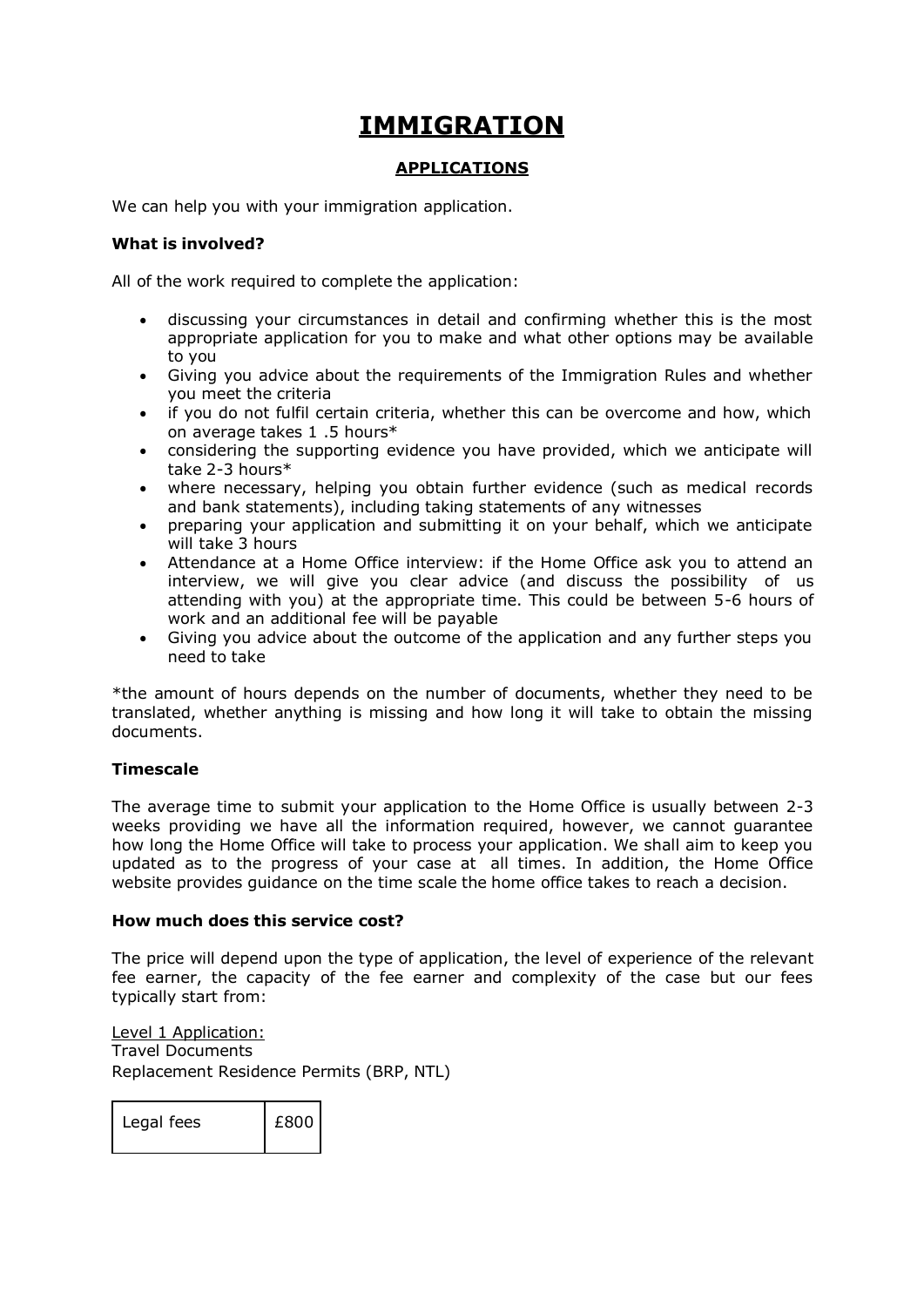| VAT on legal fees | £160 |
|-------------------|------|
| Total             | £960 |

Level 2 Application: Visit Visa Naturalisation/Citizenship EEA/EU Residence and Permanent Residence

| Legal fees        | £1,000 |
|-------------------|--------|
| VAT on legal fees | £200   |
| Total             | £1,200 |

Level 3 Application: Family reunion Spouse, partner, civil or unmarried partners of non- EU nationals Ancestry visas Student Visas Long residence in the UK

| Legal fees        | £1,200 |
|-------------------|--------|
| VAT on legal fees | £240   |
| Total             | £1,440 |

Level 4 Application: Entry clearance Spouse, civil partner, fiancé visa

| Legal fees        | £1,500 |
|-------------------|--------|
| VAT on legal fees | No Vat |
| Total             | £1,500 |

Level 5 Application: Adult Dependent Relatives Points Based System Applications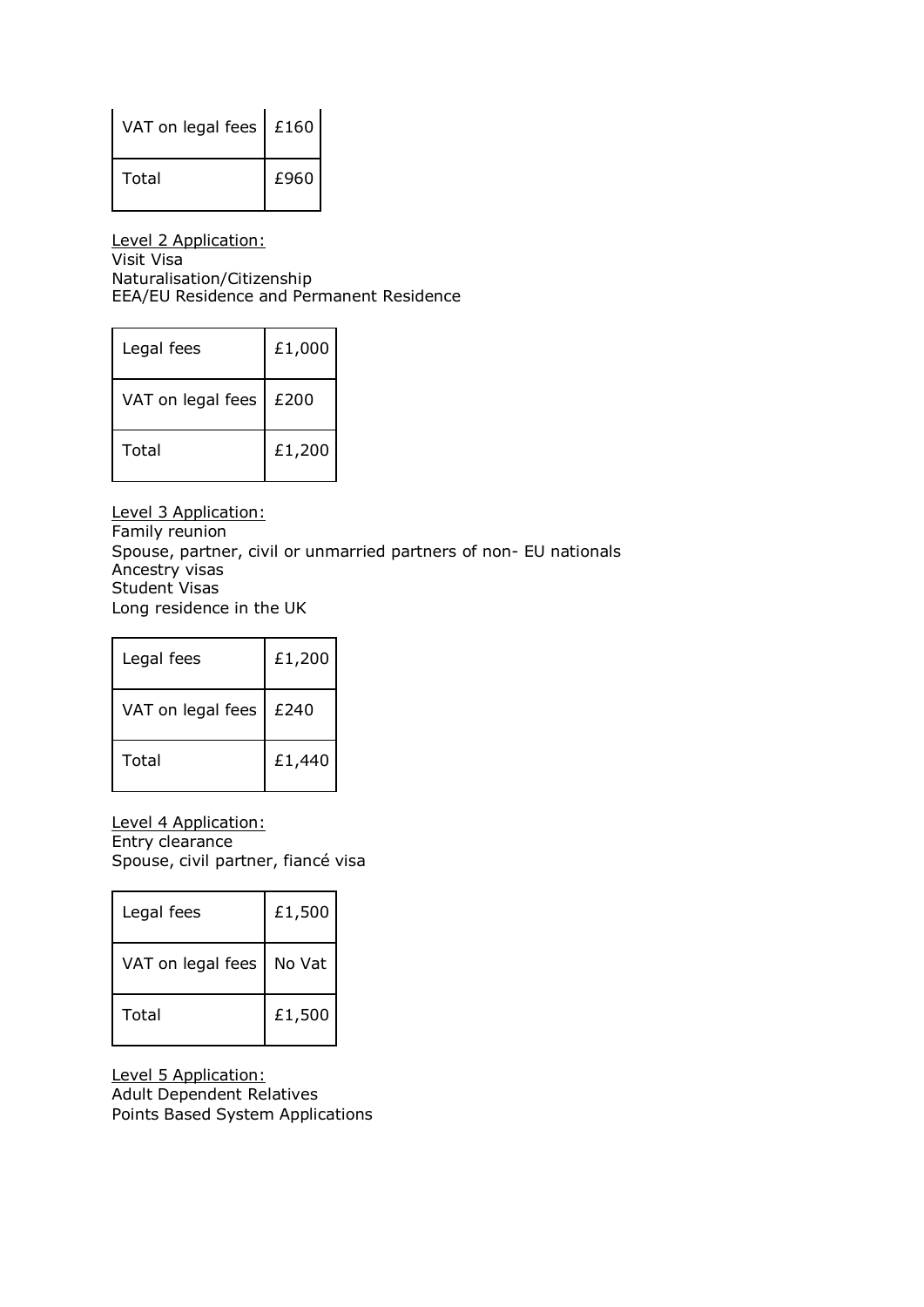| Legal fees        | £2,000 |
|-------------------|--------|
| VAT on legal fees | £400   |
| Total             | £2,400 |

Disbursements are costs related to your matter that are payable to third parties, such as visa fees or independent expert reports. We handle the payment of the disbursements on your behalf to ensure a smoother process. Please keep in mind that, as with the legal fees, the disbursements will vary depending on the type of matter.

If there is an interview and we do attend with you, there will be additional fees for our work and disbursements in respect of our mileage/travel expenses.

The costs quoted here do not include:

- Any [Home](https://www.gov.uk/government/publications/visa-regulations-revised-table) Office fees for making the application. You will pay this to the Home Office directly as part of the application process
- Where the Home Office refuse your application, advice and assistance in relation to any appeal
- All fees will incur VAT charges unless an exemption will apply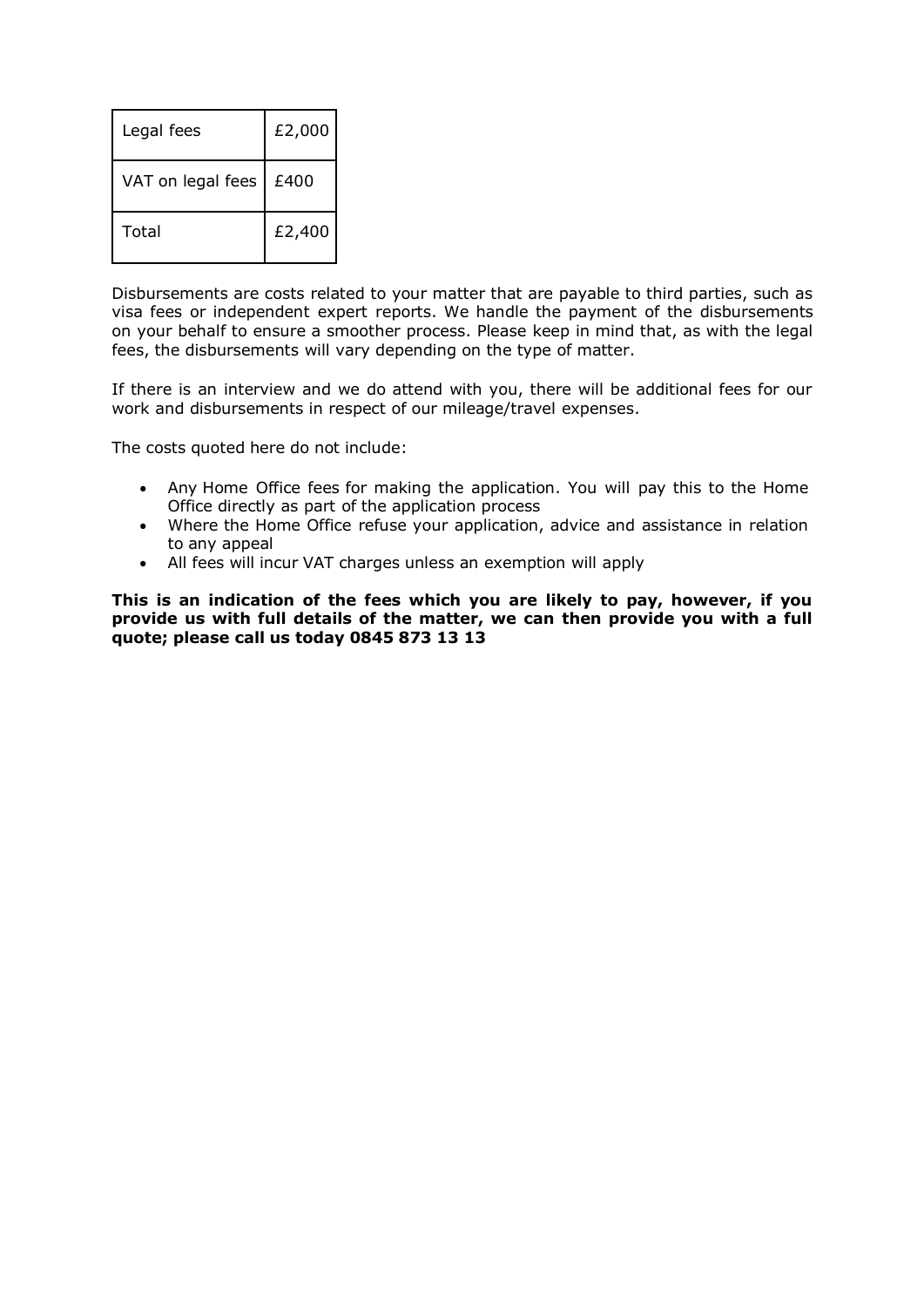# **PROBATE**

# **FULL ESTATE ADMINISTRATION**

We can help you deal with the full estate administration.

## **What is involved?**

All of the work required to complete the probate:

- Provide you with a dedicated and experienced probate solicitor to work on your matter
- Identify the legally appointed executors or administrators and beneficiaries
- Accurately identify the type of Probate application you will require
- Obtain the relevant documents required to make the application
- Complete the Probate Application and the relevant HMRC forms
- Draft a legal oath for you to swear
- Make the application to the Probate Court on your behalf
- Obtain the Probate and securely send copies to you
- Collect and distribute all assets in the estate

## **Timescale**

On average, estates that fall within this range are dealt with within 3-6 months. Typically, obtaining the grant of probate takes 4-8 weeks. Collecting assets then follows, which can take between 2-4 weeks. Once this has been done, we can distribute the assets, which normally take 2-4 weeks.

#### **How much does this service cost?**

The price will depend upon the level of experience of the relevant fee earner and the value and complexity of the estate. The price can vary and can be charged on a fixed fee basis, fee percentage (usually between 0.5% to 2.5% is industry standard for Solicitors although banks can charge significantly more) or on an hourly rate basis but typically our fixed fees for Full Estate Administration work start from:

| Legal fees        | £1,500 |
|-------------------|--------|
| VAT on legal fees | £300   |
| Total             | £1,800 |

Disbursements are costs related to your matter that are payable to third parties, such as court fees. We handle the payment of the disbursements on your behalf to ensure a smoother process. Please keep in mind that, as with the legal fees, the disbursements will vary depending on the type of matter.

| <b>Disbursements</b> |  |
|----------------------|--|
| Office copies        |  |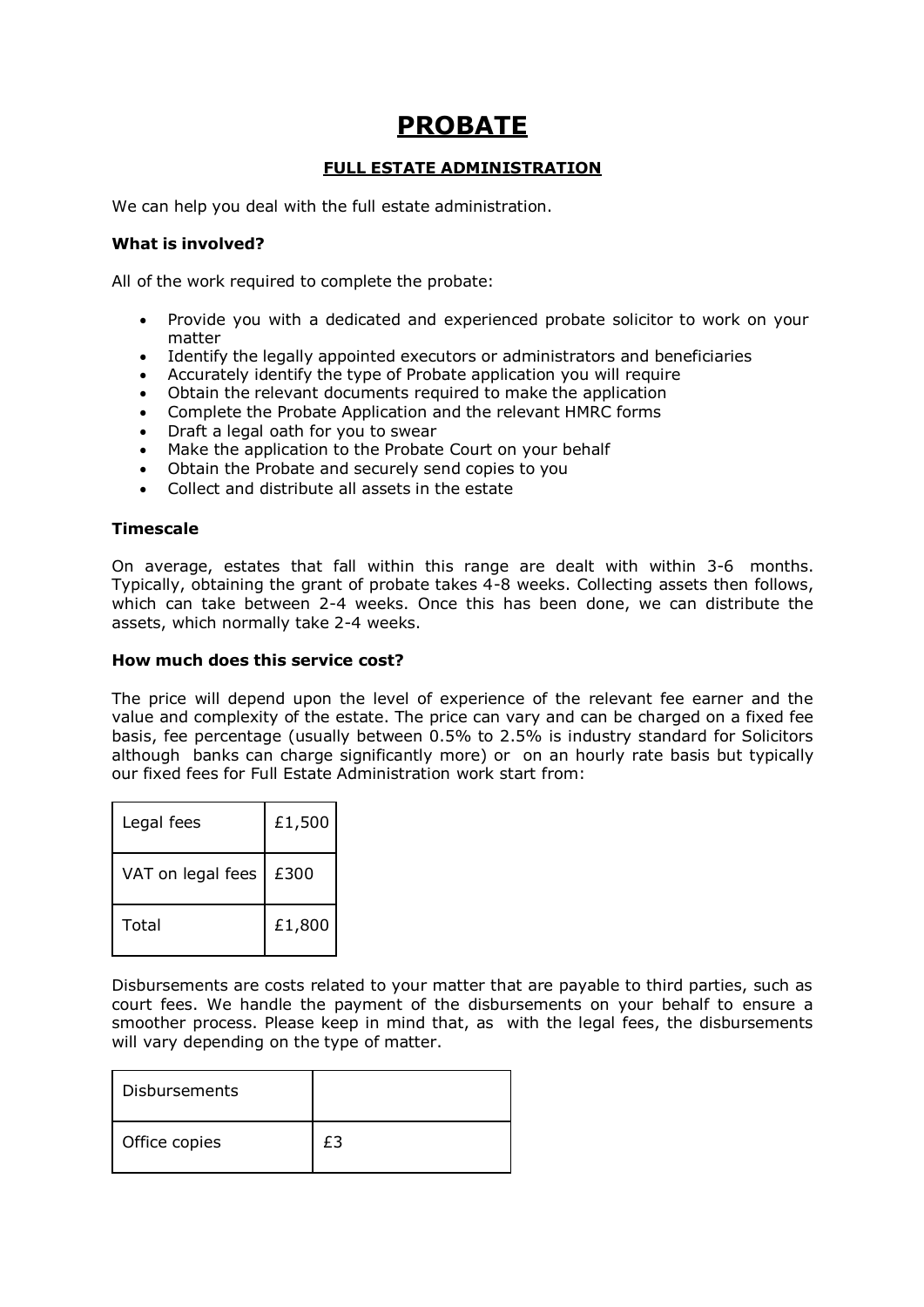| Land charges search     | £2 per person               |
|-------------------------|-----------------------------|
| Electronic ID check     | $£5 + VAT$ per person       |
| Bank transfer fee       | $£35 + Vat$ per transfer    |
| Probate Application Fee | $£273 + £1.50p$ per<br>copy |
| Case Management Fee     | £71/£113                    |
| London Gazette notice   | £83.40 (incl. VAT           |
| Local Newspaper notice  | Approx £50 - £150 + VAT     |
| Land Registry fee       | $c.f.40 - f.60$             |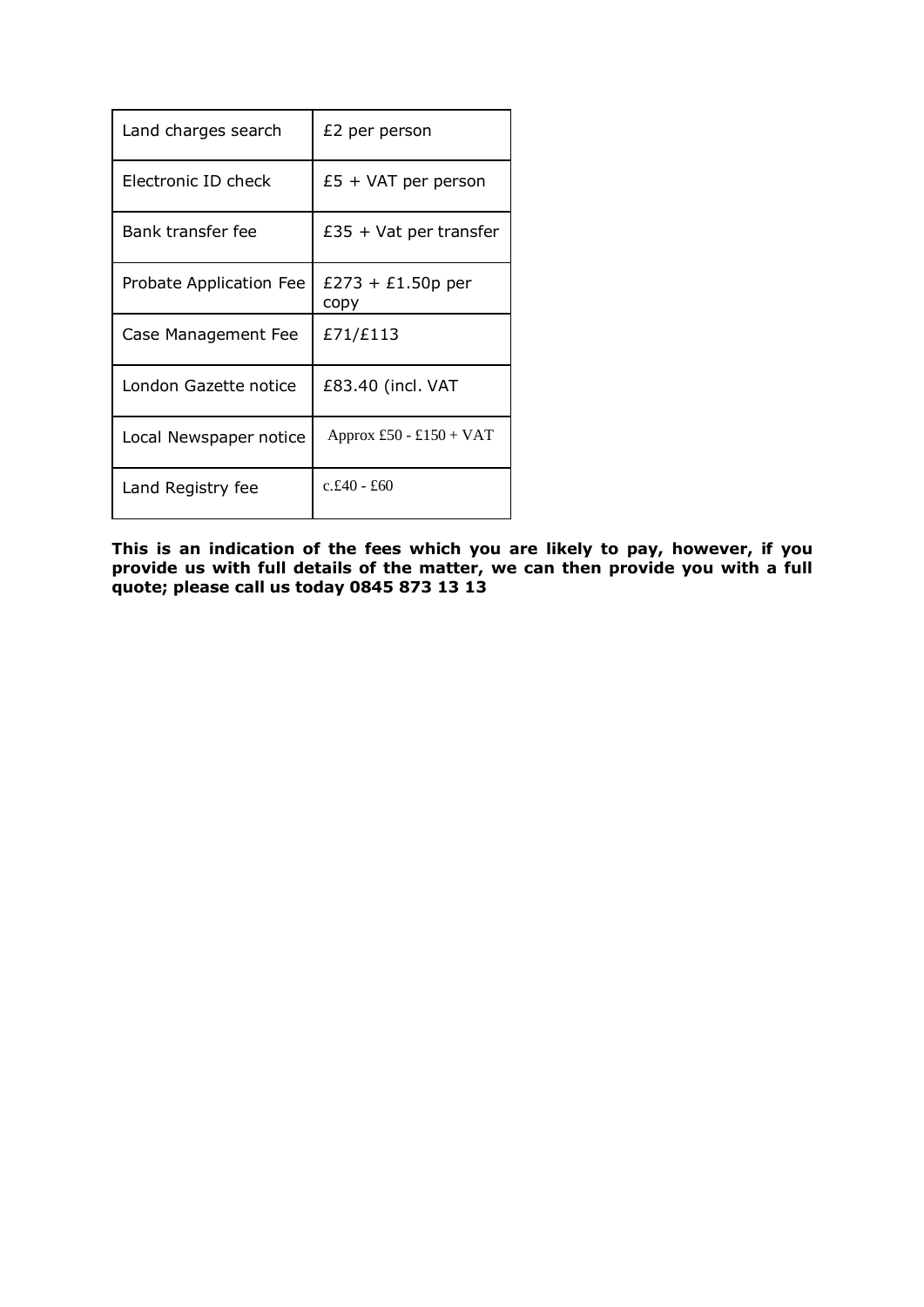#### **GRANT ONLY**

We offer a "Grant only" service too. This is a low cost way of us taking the responsibility for obtaining the Grant of Probate (or Grant of Letters of Administration where there is no Will) on your behalf, and you can thereafter deal with the estate administration yourself.

#### **What is involved?**

All of the work required to extract the Grant:

- Provide you with a dedicated and experienced probate solicitor to work on your matter
- Identify the legally appointed executors or administrators and beneficiaries
- Accurately identify the type of Probate application you will require
- Obtain the relevant documents required to make the application
- Complete the Probate Application and the relevant HMRC forms
- Draft a legal oath for you to swear
- Make the application to the Probate Court on your behalf
- Obtain the Probate and securely send copies to you

#### **Timescale**

On average, estates that fall within this range are dealt with within 1 month. We can usually submit the application to the Probate Registry (for non-taxable estates) within 2 weeks.

#### **How much does this service cost?**

The price will depend upon the level of experience of the relevant fee earner and the value and complexity of the estate. The price can vary and can be charged on a fixed fee basis or on an hourly rate basis but typically our fixed fees start from:

| Legal fees for non-taxable estate (IHT 205) | £399    |
|---------------------------------------------|---------|
| VAT on legal fees                           | £79.80  |
| Total                                       | £478.80 |

| Legal fees for a taxable estate (IHT 400) | £999     |
|-------------------------------------------|----------|
| VAT on legal fees                         | £199.80  |
| Total                                     | £1198.80 |

Disbursements are costs related to your matter that are payable to third parties, such as court fees. We handle the payment of the disbursements on your behalf to ensure a smoother process. Please keep in mind that, as with the legal fees, the disbursements will vary depending on the type of matter.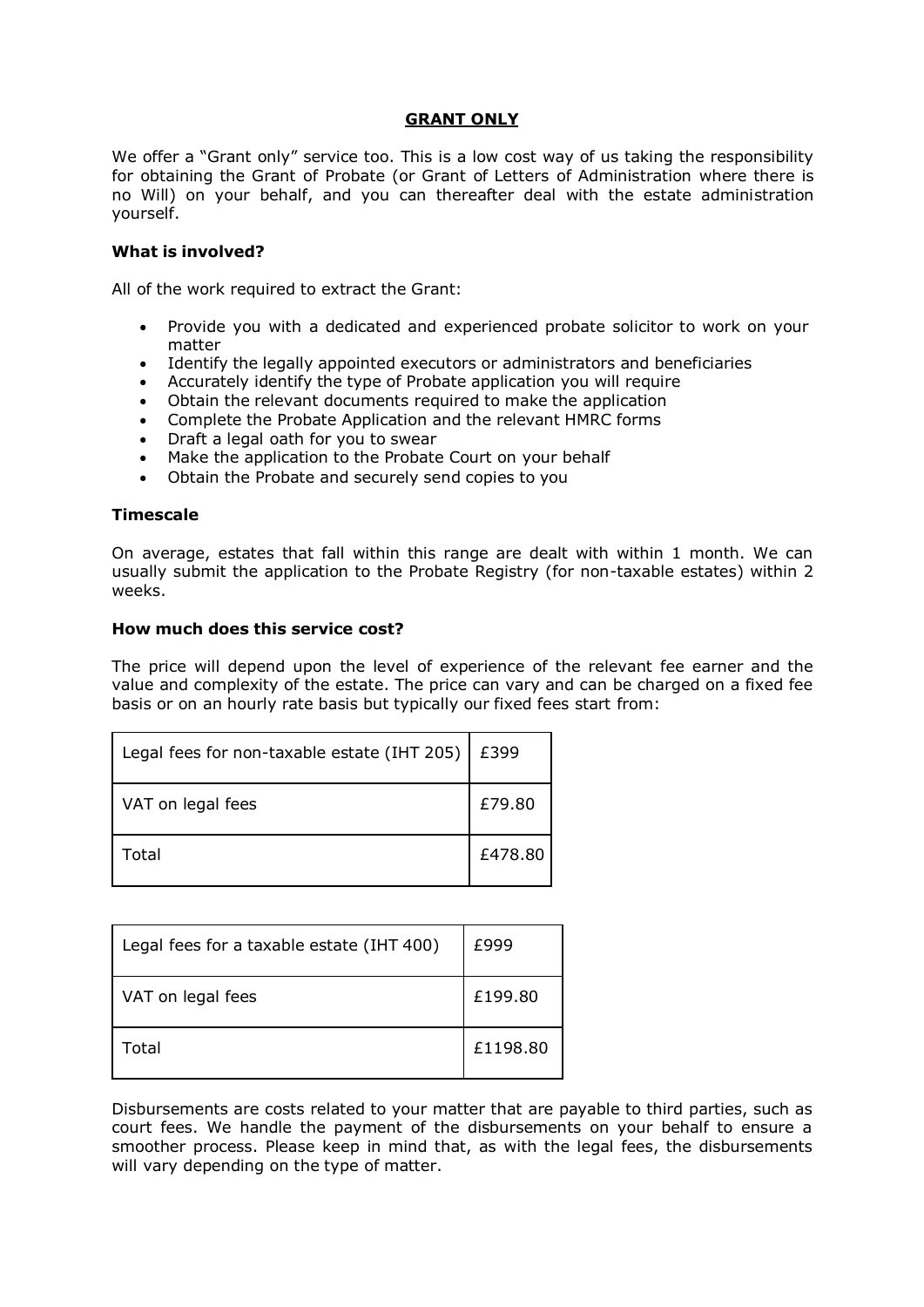| Disbursements           |                       |
|-------------------------|-----------------------|
| Office copies           | £3                    |
| Electronic ID check     | $£5 + VAT$ per person |
| Probate Application Fee | £273 + £1.50 per copy |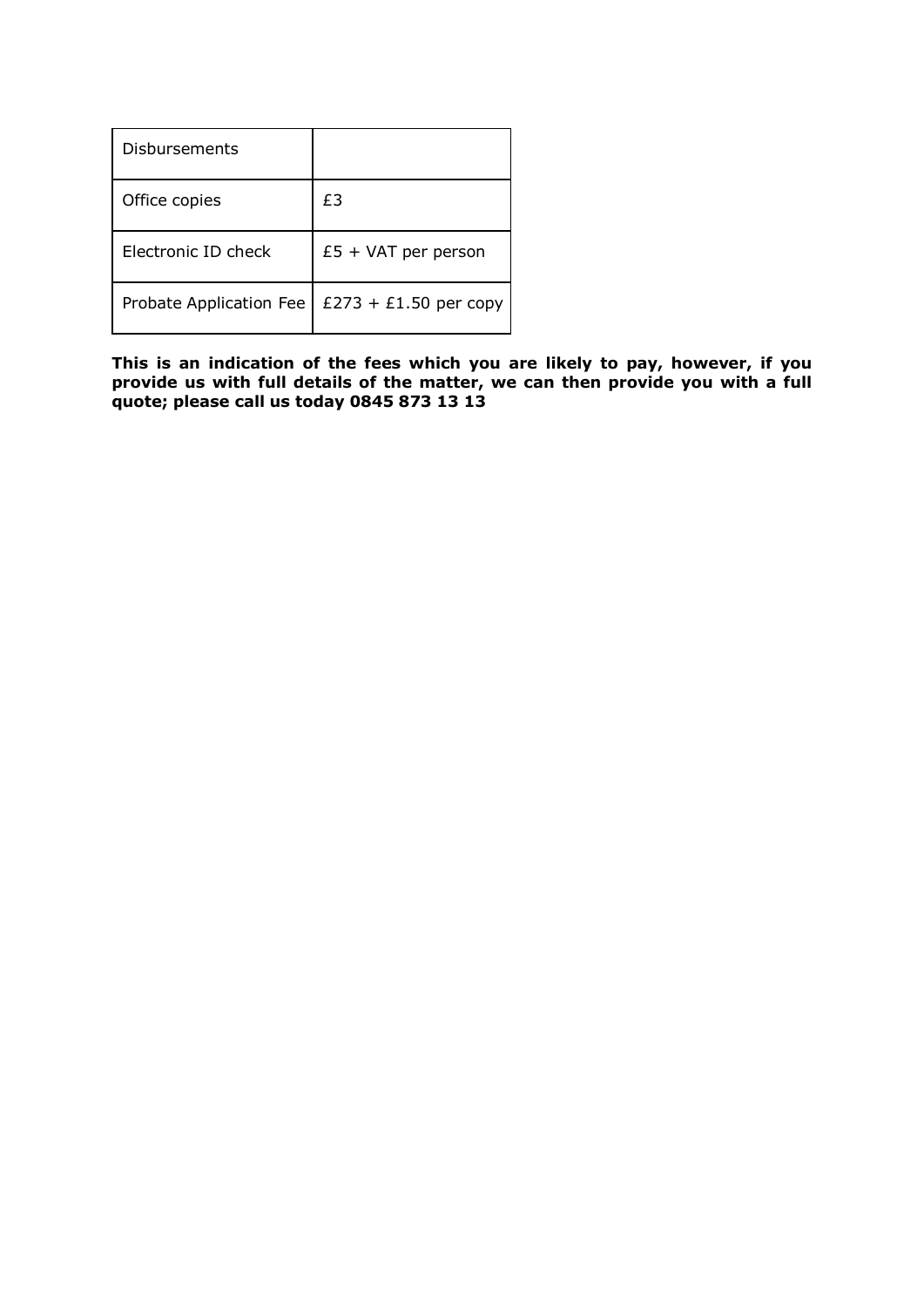# **EMPLOYMENT**

# **FIXED FEE CONSULTATION**

We can provide you with a fixed fee consultation.

## **What is involved?**

A brief chat regarding the matter and the next steps. This would give us an opportunity to understand the issues and provide initial advice in respect of your matter.

## **Timescale**

N/A

## **How much does this service cost?**

| 30 mins           | £75 |
|-------------------|-----|
| VAT on legal fees | £15 |
| Total             | £90 |

| 1 hour            | £125 |
|-------------------|------|
| VAT on legal fees | £25  |
| Total             | £150 |

Disbursements are costs related to your matter that are payable to third parties, such as court fees. We handle the payment of the disbursements on your behalf to ensure a smoother process. Please keep in mind that, as with the legal fees, the disbursements will vary depending on the type of matter.

Disbursements typically include:

- The cost of instructing a Barrister in respect of advice given on the client's matter and for representing the client at hearings before the Tribunal
- Fees paid to an expert in respect of the production of an expert's report and for the expert's attendance at any Tribunal hearing
- Fees paid to a client's GP to obtain medical information if this is relevant to their matter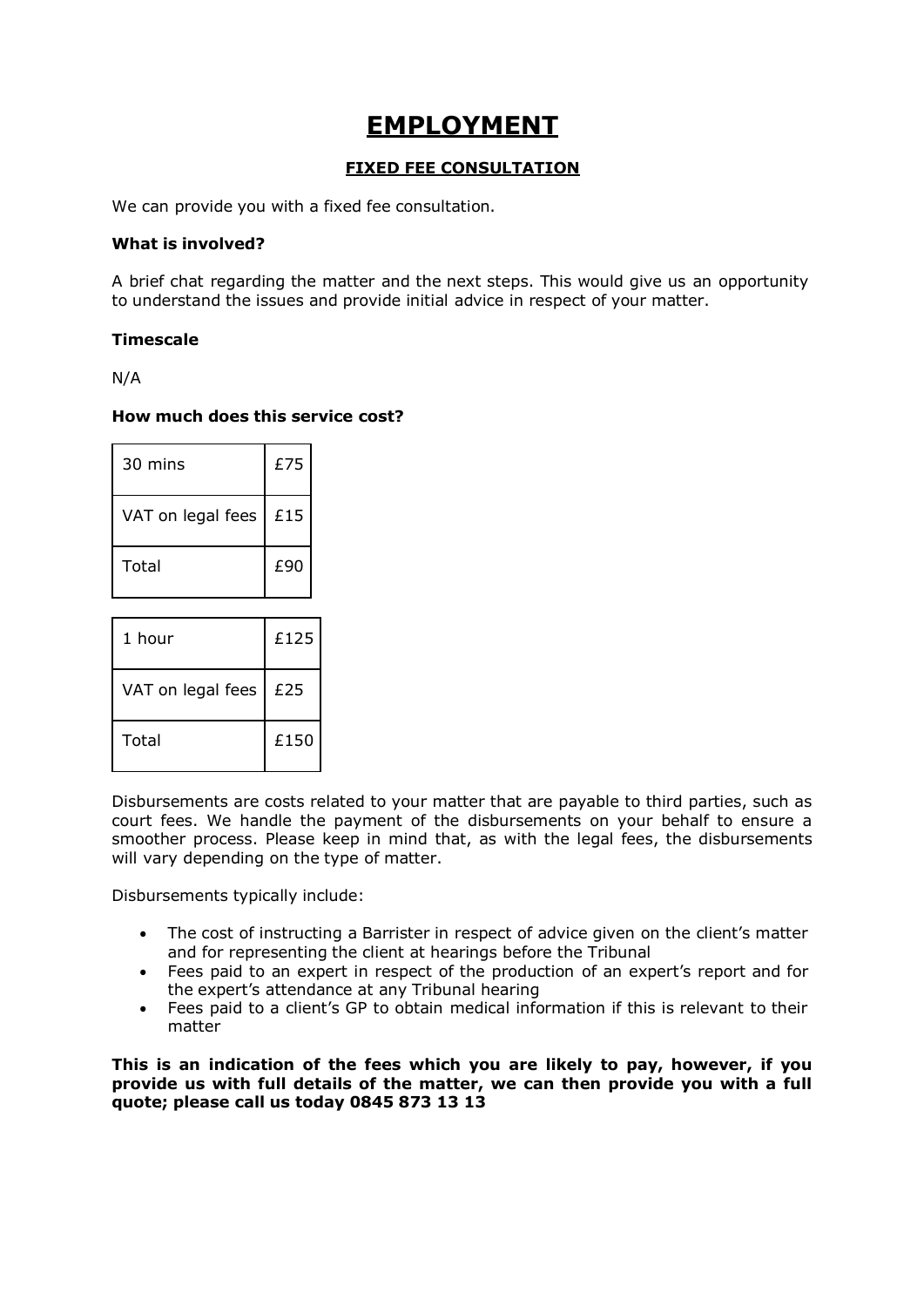#### **CASE REVIEW**

We can provide you with a fixed fee case review.

#### **What is involved?**

We will carry out a comprehensive review of the merits of your matter to see whether we are able to offer a 'no win, no fee' agreement. A no win, no fee agreement allows the client to reduce the stress of having to pay any further legal fees in exchange for a percentage of any settlement or monetary award received during the course of your employment matter.

#### **Timescale**

On average, after the initial meeting and subject to us having all the necessary information, we aim to provide you with a comprehensive review within 2 weeks.

#### **How much does this service cost?**

The price will depend upon the level of experience of the relevant fee earner and the complexity of the matter. The price can vary and can be charged on a fixed fee basis or on an hourly rate basis but typically our fixed fees start from:

| Legal fees        | £350 |
|-------------------|------|
| VAT on legal fees | £70  |
| Total             | £420 |

Disbursements are costs related to your matter that are payable to third parties, such as court fees. We handle the payment of the disbursements on your behalf to ensure a smoother process. Please keep in mind that, as with the legal fees, the disbursements will vary depending on the type of matter.

Disbursements typically include:

- The cost of instructing a Barrister in respect of advice given on the client's matter and for representing the client at hearings before the Tribunal
- Fees paid to an expert in respect of the production of an expert's report and for the expert's attendance at any Tribunal hearing
- Fees paid to a client's GP to obtain medical information if this is relevant to their matter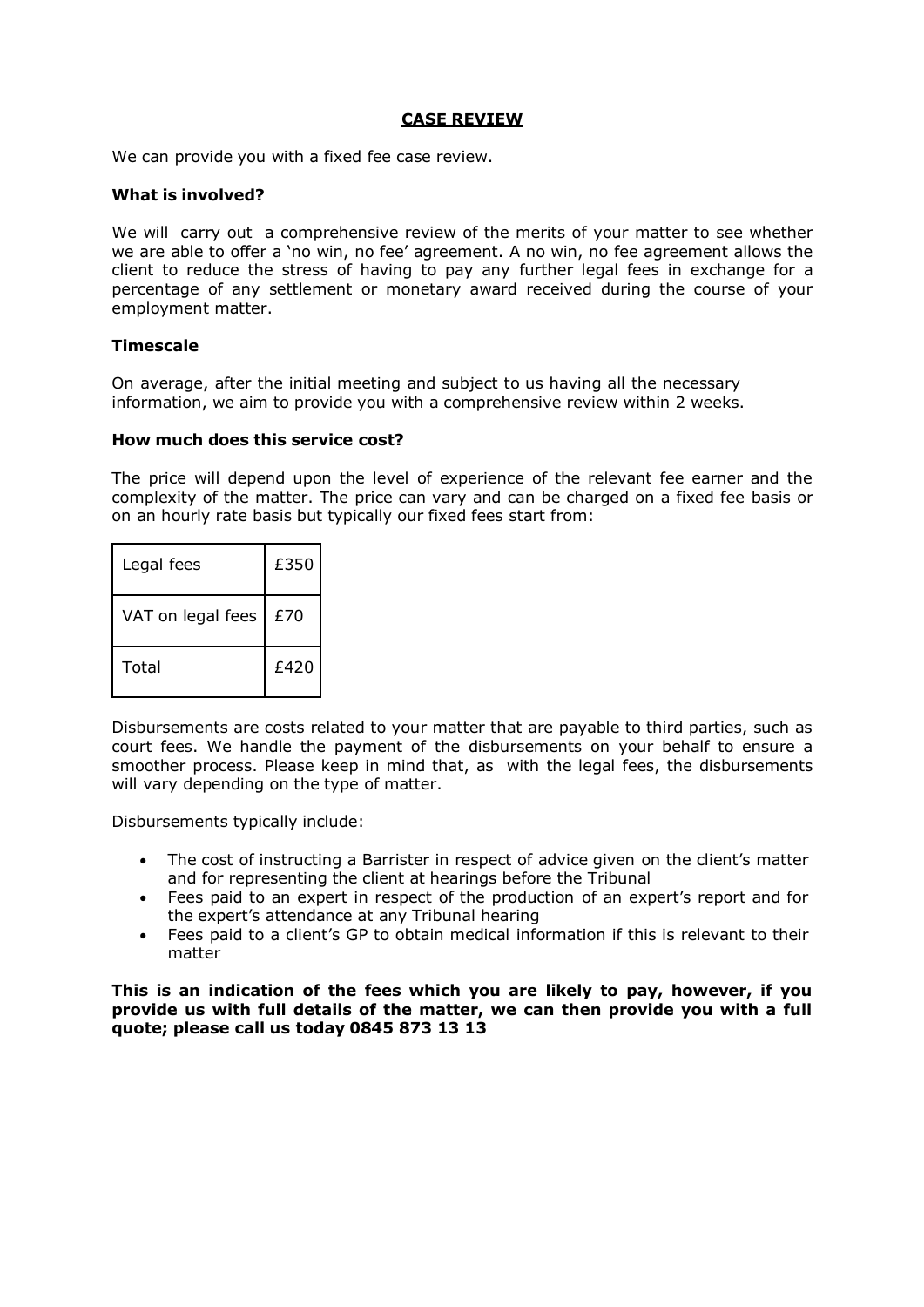#### **BASIC EMPLOYMENT CONTRACT**

We can assist you with drafting basic employment contracts for your employees.

#### **What is involved?**

We are able to draft basic employment contracts for employees to meet the needs required by you.

#### **Timescale**

#### **Timescale**

On average, after the initial meeting and subject to us having all the necessary information, we aim to provide you with a draft employment contract within 2 weeks.

#### **How much does this service cost?**

The price will depend upon the level of experience of the relevant fee earner and the complexity of the matter. The price can vary and can be charged on a fixed fee basis or on an hourly rate basis but typically our fixed fees start from:

| Legal fees        | £300 |
|-------------------|------|
| VAT on legal fees | £60  |
| Total             | £360 |

Disbursements are costs related to your matter that are payable to third parties, such as court fees. We handle the payment of the disbursements on your behalf to ensure a smoother process. Please keep in mind that, as with the legal fees, the disbursements will vary depending on the type of matter.

Disbursements typically include:

- The cost of instructing a Barrister in respect of advice given on the client's matter and for representing the client at hearings before the Tribunal
- Fees paid to an expert in respect of the production of an expert's report and for the expert's attendance at any Tribunal hearing
- Fees paid to a client's GP to obtain medical information if this is relevant to their matter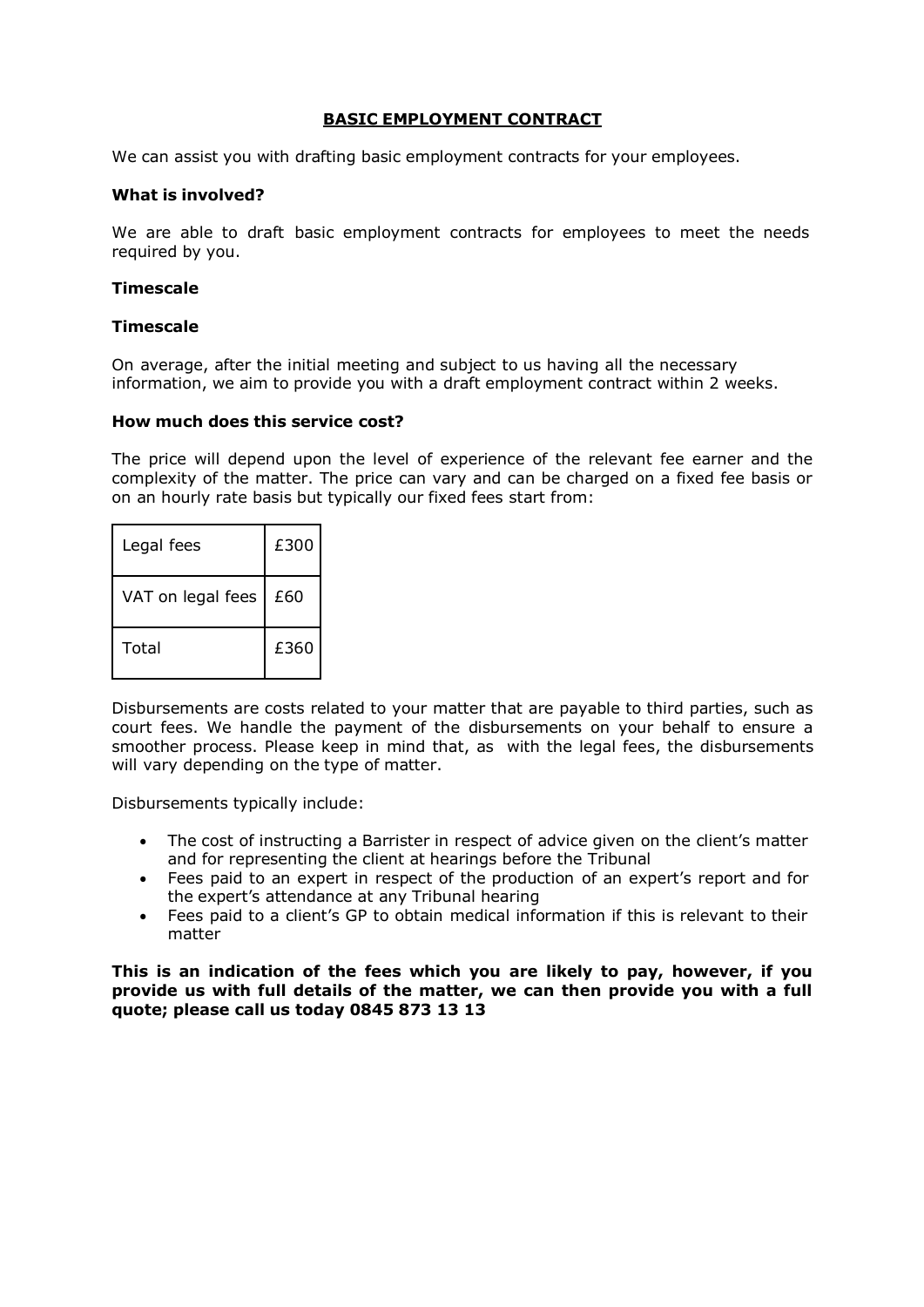#### **STAFF HANDBOOK**

We can assist you with drafting a staff handbook for your employees.

#### **What is involved?**

This is essentially an employee manual provided by the employer at the commencement of their employment. It contains information ranging from the Company Background to Training and Development to Equal Opportunity within the workplace.

#### **Timescale**

On average, after the initial meeting and subject to us having all the necessary information, we aim to provide you with a draft employee handbook within 2-4 weeks.

#### **How much does this service cost?**

The price will depend upon the level of experience of the relevant fee earner and the complexity of the matter. The price can vary and can be charged on a fixed fee basis or on an hourly rate basis but typically our fixed fees start from:

| Legal fees        | £750 |
|-------------------|------|
| VAT on legal fees | £150 |
| Total             | £900 |

Disbursements are costs related to your matter that are payable to third parties, such as court fees. We handle the payment of the disbursements on your behalf to ensure a smoother process. Please keep in mind that, as with the legal fees, the disbursements will vary depending on the type of matter.

Disbursements typically include:

- The cost of instructing a Barrister in respect of advice given on the client's matter and for representing the client at hearings before the Tribunal
- Fees paid to an expert in respect of the production of an expert's report and for the expert's attendance at any Tribunal hearing
- Fees paid to a client's GP to obtain medical information if this is relevant to their matter